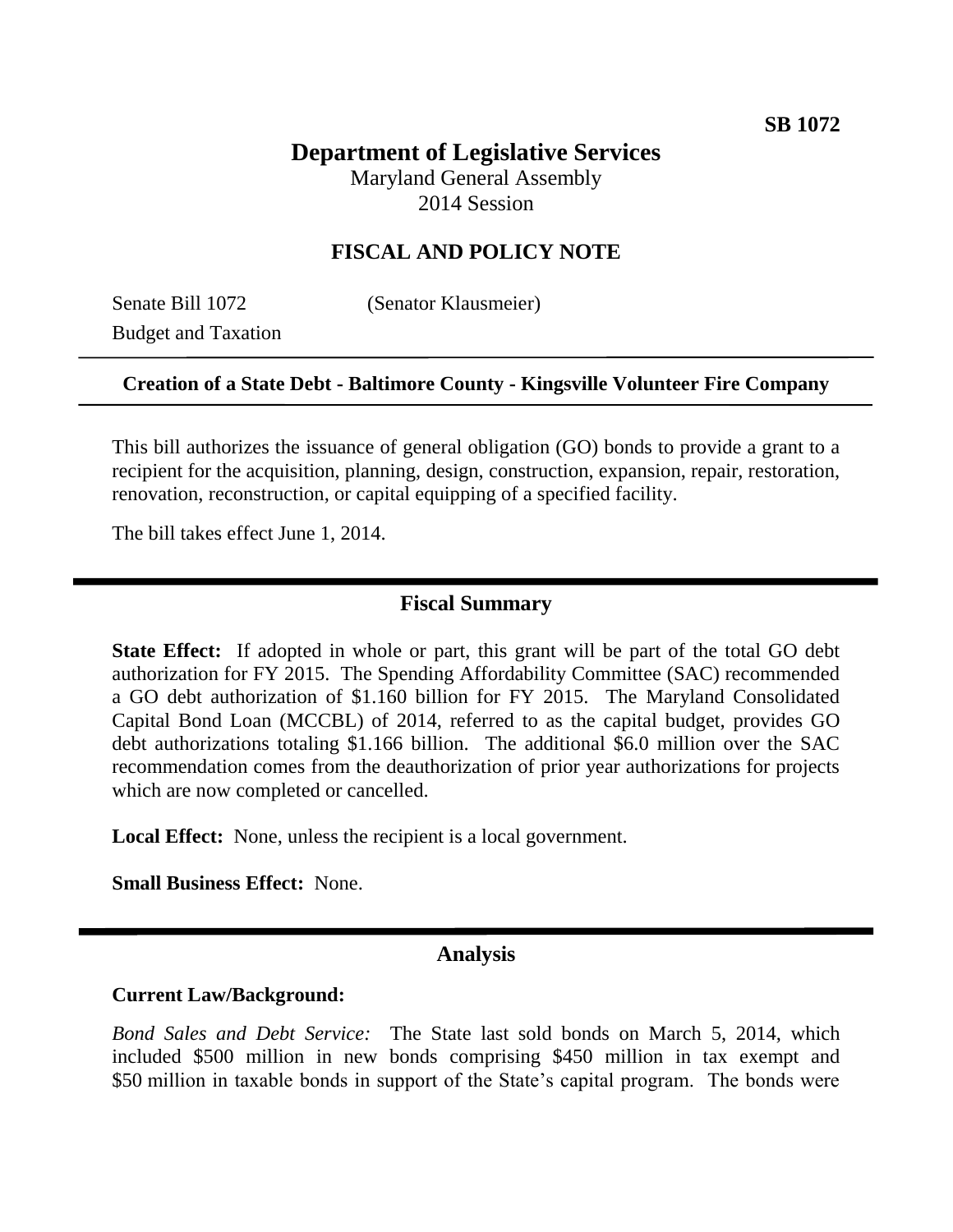sold in separate series with a combined true interest cost of 2.77% over 15 years. The actual annual debt service cost is predicated upon the coupon rate achieved at the time the bonds were issued, which ranged from 0.7% to 5.0% for an average coupon rate of 4.14%. Therefore, annual State debt service is estimated to cost \$45.5 million based on the average coupon rate.

GO bonds authorized in a given year are not all issued the year in which they are authorized. The State Treasurer's Office estimates that just over half of the GO bonds authorized in a year are typically issued within the first two fiscal years. The Capital Debt Affordability Committee assumes bonds authorized in a given year will be fully issued over five years; specific issuances are 31% in the first year, 25% in the second year, 20% in the third year, 15% in the fourth year, and 9% in the fifth year. This delay in issuance results in a substantial lag between the time GO bonds are authorized and the time the bonds affect debt outstanding and debt service levels.

*Legislative Initiatives:* As introduced by the Governor, the MCCBL of 2014 earmarks \$15 million for legislative initiatives. However, because the General Assembly can both reduce and add to the capital budget, the budget committees may consider bond bill requests during the 2014 session in excess of the amount earmarked in the MCCBL as introduced by the Governor.

The bills listed below authorize the issuance of GO bonds to provide grants to various recipients for the acquisition, planning, design, construction, expansion, repair, restoration, renovation, reconstruction, and/or capital equipping of various facilities.

Most bills require either a "hard" or "soft" match as noted. Where no match is required, the term "grant" is indicated. A "hard" match means the recipient provides a dollar-for-dollar match of the State funds and does not expend the matching funds until after the effective date of the authorizing act. A "soft" match is any other type of match. Soft matches include the use of the value of the real property as the match, in-kind contributions such as materials or construction services, or funds expended prior to the effective date of the bill. A match key is provided immediately below the list of projects.

The list is organized into two categories: statewide bond bills and local bond bills. Within the local bond bill category, the projects are sorted first by the county in which the project is located and then alphabetically by project title. Most projects have both a House and a Senate bill.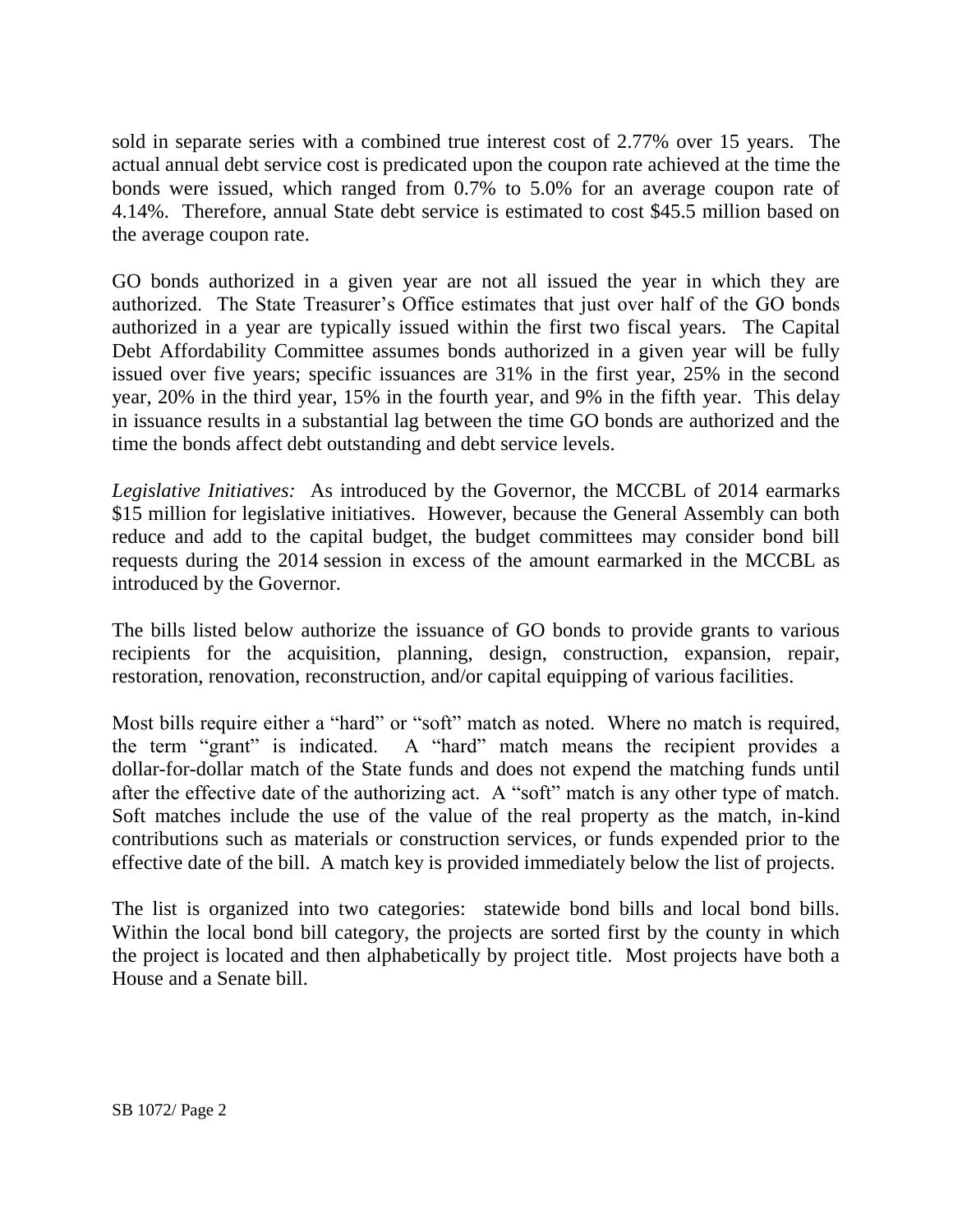## **2014 Session Bond Bills Introduced**

| $\mathbf{S}\mathbf{B}$ | <b>Sponsor</b>          | $\overline{\mathbf{H}}\mathbf{B}$ | <b>Sponsor</b> | <b>Project</b>                                                                      | County                | <b>Request</b> | <b>Match</b> |
|------------------------|-------------------------|-----------------------------------|----------------|-------------------------------------------------------------------------------------|-----------------------|----------------|--------------|
| <b>Statewide</b>       |                         |                                   |                |                                                                                     |                       |                |              |
| 839                    | Colburn                 | 768                               | Cane           | <b>Benedictine School</b>                                                           | Statewide             | 250,000        | Soft(3)      |
| 1050                   | Klausmeier              | 1487                              | Love           | Camp Whippoorwill Living<br>Shoreline Project                                       | Statewide             | 250,000        | Soft(all)    |
| 1087                   | Mathias                 | 1131                              | Conway         | Delmar Public Library                                                               | Statewide             | 250,000        | Soft(all)    |
| 1045                   | Kasemeyer               | 1469                              | DeBoy          | Maryland Food Bank Creating<br>Capacity While Serving<br><b>Communities Project</b> | Statewide             | 500,000        | Hard         |
| 965                    | McFadden                | 1477                              | <b>Stukes</b>  | Prince Hall Grand Lodge                                                             | Statewide             | 300,000        | Grant        |
|                        | <b>Local Bond Bills</b> |                                   |                |                                                                                     |                       |                |              |
| 599                    | Edwards                 | 689                               | Delegation     | Allegany County Animal Shelter<br>Adoption and Care Center                          | Allegany              | 250,000        | Soft(3)      |
| 531                    | Edwards                 | 516                               | Delegation     | Friends Aware Facility                                                              | Allegany              | 250,000        | Soft(all)    |
| 906                    | Astle                   | 8                                 | <b>Busch</b>   | 1 Martin Street Renovation                                                          | Anne Arundel          | 250,000        | Hard         |
| 907                    | Astle                   | 107                               | <b>Busch</b>   | 206 West Social Enterprise Project                                                  | Anne Arundel          | 250,000        | Hard         |
| 488                    | Astle                   | 493                               | <b>Busch</b>   | Annapolis Police Department Firing Anne Arundel<br>Range                            |                       | 250,000        | Hard         |
| 1067                   | Astle                   | 1470                              | <b>Busch</b>   | <b>Bestgate Park</b>                                                                | Anne Arundel          | 150,000        | Soft(all)    |
| 22                     | DeGrange                | 1387                              | Sophocleus     | Calvary Food Bank                                                                   | Anne Arundel          | 75,000         | Soft(1)      |
| 1009                   | Astle                   | 1514                              | Costa          | Captain Avery Museum Window<br>Repair and Restoration                               | Anne Arundel          | 38,000         | Soft(2)      |
| 81                     | DeGrange                | 7                                 | Beidle         | Chesapeake Arts Center                                                              | Anne Arundel          | 150,000        | Grant        |
| 878                    | DeGrange                | 586                               | Beidle         | Hospice of the Chesapeake<br><b>Renovation Phase II</b>                             | Anne Arundel          | 500,000        | Soft(all)    |
| 328                    | Astle                   | 1375                              | Costa          | Mayo Civic Association Project                                                      | Anne Arundel          | 50,000         | Grant        |
| 945                    | Astle                   | 627                               | Costa          | Southern High Softball Field<br>Improvements                                        | Anne Arundel          | 46,000         | Hard         |
| 1089                   | Astle                   | 984                               | Costa          | Southern Middle School and<br>Southern High School Improvements                     | Anne Arundel          | 100,000        | Hard         |
| 349                    | Astle                   | 1372                              | Costa          | The Arc of the Central Chesapeake<br>Region - Moreland Parkway Facility             | Anne Arundel          | 500,000        | Hard         |
| 497                    | Conway                  | 474                               | McIntosh       | 4500 Harford Road Development<br>Project                                            | <b>Baltimore City</b> | 500,000        | Soft(U,2,3)  |
| 971                    | Jones-<br>Rodwell       | 1395                              | <b>Stukes</b>  | Arena Players Project                                                               | <b>Baltimore City</b> | 750,000        | Soft(1)      |
| 501                    | Pugh                    | 886                               | Conaway        | <b>Baltimore Design School</b>                                                      | <b>Baltimore City</b> | 200,000        | Hard         |
| 942                    | Ferguson                | 848                               | McHale         | <b>Baltimore Museum of Industry</b><br><b>Capital Improvements</b>                  | <b>Baltimore City</b> | 500,000        | Soft(1)      |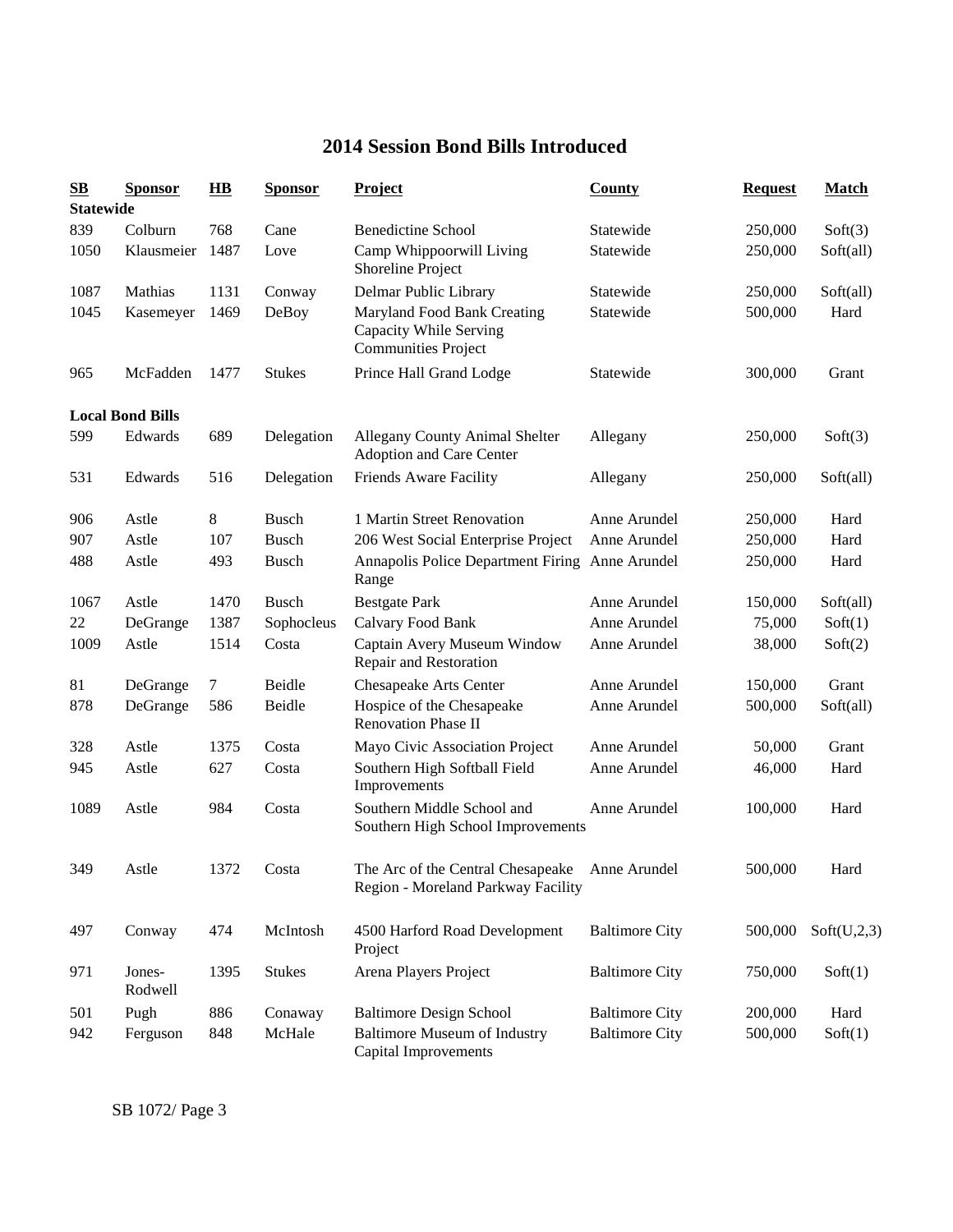| 1012 | Conway            | 1391 | M.<br>Washington   | <b>BARCO North Avenue Arts</b><br><b>Building</b>                                       | <b>Baltimore City</b> | 250,000 | Soft(all)   |
|------|-------------------|------|--------------------|-----------------------------------------------------------------------------------------|-----------------------|---------|-------------|
| 836  | Ferguson          | 1121 | Clippinger         | Chesapeake Shakespeare Company's Baltimore City<br>Downtown Theatre                     |                       | 500,000 | Hard        |
| 499  | Pugh              | 820  | <b>B.</b> Robinson | Coppin Heights Urban Revitalization Baltimore City<br>Project - Phase I                 |                       | 140,000 | Hard        |
| 744  | Ferguson          | 191  | Hammen             | Creative Alliance Project                                                               | <b>Baltimore City</b> | 250,000 | Soft(1)     |
| 1031 | Ferguson          |      |                    | <b>DHF Tech Center</b>                                                                  | <b>Baltimore City</b> | 15,000  | Soft(U,2)   |
| 500  | Pugh              | 613  | Conaway            | Druid Hill Park at Auchentoroly<br>Terrace                                              | <b>Baltimore City</b> | 100,000 | Hard        |
| 1019 | McFadden          | 1517 | Glenn              | East Baltimore Historical Library                                                       | <b>Baltimore City</b> | 250,000 | Soft(U,2)   |
| 680  | Conway            | 1500 | McIntosh           | Epiphany House & Micah House<br>Projects                                                | <b>Baltimore City</b> | 53,000  | Soft(U,2,3) |
| 491  | Jones-<br>Rodwell | 1379 | Haynes             | Everyman Theatre                                                                        | <b>Baltimore City</b> | 300,000 | Soft(3)     |
| 574  | Jones-<br>Rodwell | 1378 | Haynes             | Garrett-Jacobs Mansion                                                                  | <b>Baltimore City</b> | 300,000 | Soft(2,3)   |
| 996  | Gladden           | 1413 | Rosenberg          | Gaudenzia's Park Heights Facility<br>Renovation                                         | <b>Baltimore City</b> | 500,000 | Hard        |
| 855  | Conway            | 684  | McIntosh           | <b>Greenmount Construction Jobs</b><br><b>Training Center</b>                           | <b>Baltimore City</b> | 200,000 | Soft(U,1,2) |
| 837  | Ferguson          | 513  | Hammen             | Habitat for Humanity of the<br>Chesapeake                                               | <b>Baltimore City</b> | 250,000 | Hard        |
| 492  | Jones-<br>Rodwell | 826  | Haynes             | Kappa Alpha Psi Youth and<br><b>Community Center</b>                                    | <b>Baltimore City</b> | 350,000 | Soft(all)   |
| 962  | Ferguson          | 1134 | Clippinger         | Leadenhall Community Outreach<br>Center                                                 | <b>Baltimore City</b> | 250,000 | Soft(all)   |
| 175  | Gladden           | 400  | Oaks               | Orianda Mansion Preservation                                                            | <b>Baltimore City</b> | 500,000 | Soft(2)     |
| 853  | Conway            | 1499 | McIntosh           | Rita R. Church Foundation & Teach Baltimore City<br><b>Educate Assist Mentor Office</b> |                       | 100,000 | Soft(1,2)   |
| 502  | Pugh              | 497  | Tarrant            | Skatepark of Baltimore at Roosevelt Baltimore City<br>Park                              |                       | 150,000 | Soft(1,2)   |
| 498  | Conway            | 1498 | McIntosh           | SS Philip and James Church Hall<br>Renovation and Repair                                | <b>Baltimore City</b> | 40,000  | Hard        |
| 743  | Ferguson          | 200  | Hammen             | The Peale Center for Baltimore<br>History and Architecture                              | <b>Baltimore City</b> | 250,000 | Hard        |
|      |                   | 1537 | Mitchell           | <b>Upton Planning Committee Project</b>                                                 | <b>Baltimore City</b> | 50,000  | Soft(U,2)   |
|      |                   | 1505 | Haynes             | Winchester Street Potter's House                                                        | <b>Baltimore City</b> | 500,000 | Soft(all)   |
| 1100 | Kasemeyer         |      | Malone             | <b>Arbutus Recreation Center Project</b>                                                | <b>Baltimore</b>      | 30,000  | Hard        |
| 1042 | Stone             | 979  | Olszewski          | Chesapeake High Stadium                                                                 | <b>Baltimore</b>      | 87,000  | Hard        |
| 150  | Stone             | 225  | Olszewski          | Dundalk Renaissance Office and<br><b>Incubator Project</b>                              | <b>Baltimore</b>      | 175,000 | Soft(1,3)   |
|      | Zirkin            | 110  | Cardin             | Greenspring Montessori School                                                           | Baltimore             | 200,000 | Hard        |
| 1028 | Zirkin            | 828  | Stein              | Jewish Community Services<br>Alternative Living Units                                   | <b>Baltimore</b>      | 50,000  | Hard        |
| 1072 | Klausmeier 498    |      | <b>Bromwell</b>    | Kingsville Volunteer Fire Company Baltimore                                             |                       | 500,000 | Soft(3)     |
|      | SB 1072/ Page 4   |      |                    |                                                                                         |                       |         |             |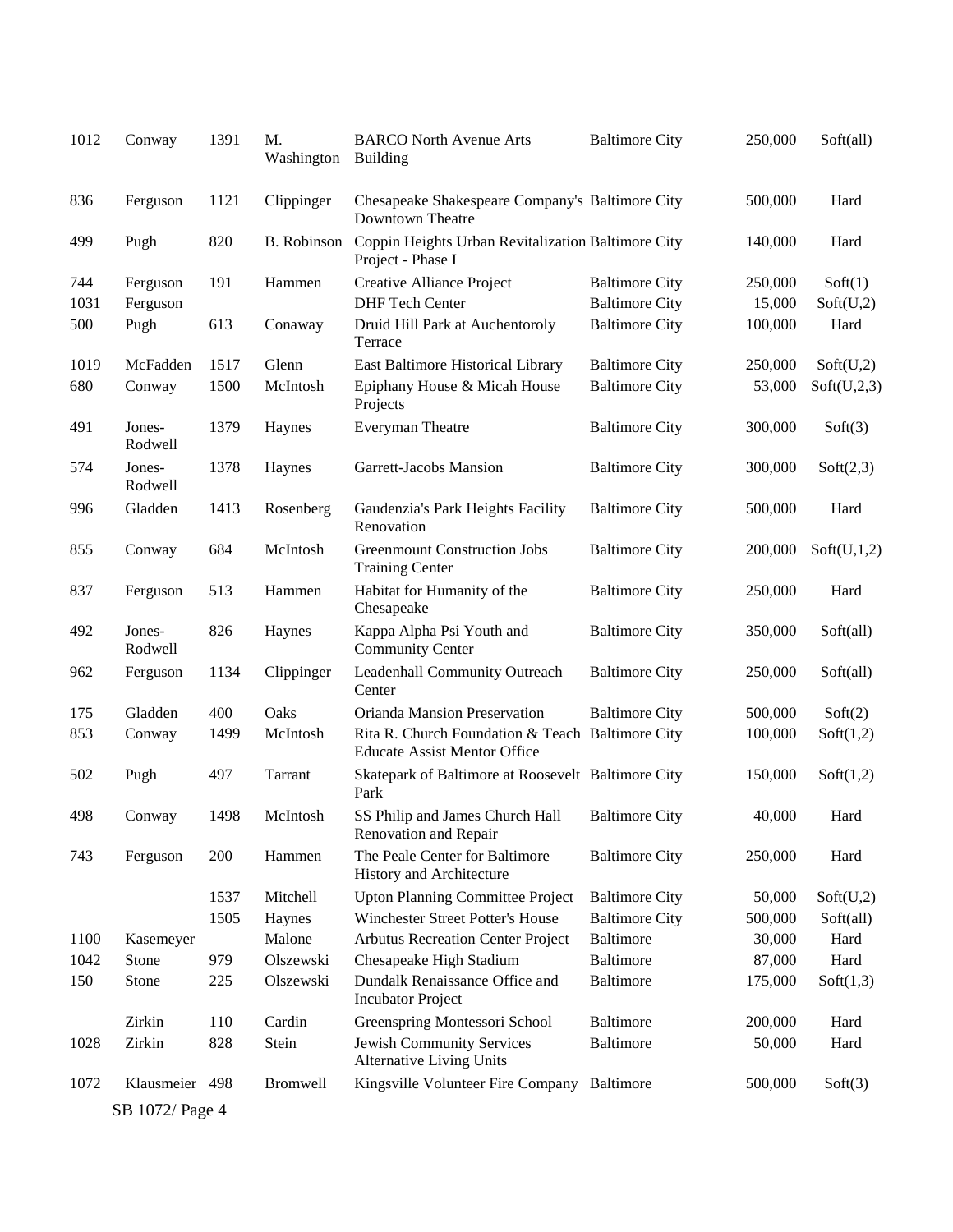| 968  | Kasemeyer                     | 1096 | DeBoy      | Leadership Through Athletics                                                       | Baltimore  | 65,000  | Soft(1)     |
|------|-------------------------------|------|------------|------------------------------------------------------------------------------------|------------|---------|-------------|
| 623  | <b>Brochin</b>                | 588  | Aumann     | Lutherville Volunteer Fire Company Baltimore<br><b>Station Expansion</b>           |            | 250,000 | Hard        |
| 943  | <b>Brochin</b>                | 507  | Lafferty   | Towson High School Stadium                                                         | Baltimore  | 55,000  | Hard        |
| 489  | Kelley                        | 518  | Jones      | Youth in Transition School                                                         | Baltimore  | 350,000 | Hard        |
| 291  | Miller                        |      |            | Bayfront Park and Sculptural Garden Calvert                                        |            | 100,000 | Soft(all)   |
| 597  | Peters                        |      |            | <b>End Hunger Warehouse</b>                                                        | Calvert    | 100,000 | Soft(all)   |
| 760  | Colburn                       | 1374 | Eckardt    | Old Caroline High School Phase II                                                  | Caroline   | 200,000 | Soft(U,all) |
| 559  | Carroll<br>County<br>Senators | 369  | Delegation | The Arc of Carroll County Building Carroll<br>Renovation                           |            | 500,000 | Soft(2)     |
|      |                               | 1507 | Rudolph    | Department of Parks and Recreation Cecil<br>Project                                |            | 150,000 | Soft(2)     |
|      |                               | 1175 | Rudolph    | Historic Tome School                                                               | Cecil      | 150,000 | Soft(all)   |
| 526  | Middleton                     | 611  | Delegation | Lifestyles Homeless Services Center Charles                                        |            | 100,000 | Soft(2,3)   |
| 528  | Middleton                     | 519  | Delegation | Lions Camp Merrick                                                                 | Charles    | 150,000 | Soft(1)     |
|      | Miller                        | 1095 | Proctor    | Piscataway Indian Museum                                                           | Charles    | 100,000 | Grant       |
| 133  | Miller                        |      |            | Rich Hill Farm House                                                               | Charles    | 500,000 | Soft(all)   |
| 762  | Colburn                       | 594  | Eckardt    | Chesapeake Grove Senior Housing<br>and Intergenerational Center                    | Dorchester | 175,000 | Soft(1)     |
| 202  | Colburn                       | 192  | Cane       | Choptank River Lighthouse Museum Dorchester<br><b>Artifact Acquisition Project</b> |            | 50,000  | Soft(3)     |
| 896  | <b>Brinkley</b>               | 892  | Clagett    | 15sq Arts Center                                                                   | Frederick  | 600,000 | Soft(1,3)   |
| 949  | Young                         |      |            | Barbara Hauer Fritchie Foundation<br>Facility                                      | Frederick  | 90,000  | Hard        |
|      |                               | 267  | Clagett    | <b>Culler Lake Stormwater</b><br>Management Project                                | Frederick  | 375,000 | Soft(2)     |
| 992  | <b>Brinkley</b>               |      |            | Forgeman's House Renovation                                                        | Frederick  | 168,000 | Soft(all)   |
| 948  | Young                         | 1376 | Hogan      | Governor Thomas Johnson High<br>School Stadium                                     | Frederick  | 50,000  | Grant       |
| 400  | Young                         | 340  | Clagett    | <b>Unified Community Connections</b><br><b>Adult Day Habilitation Facility</b>     | Frederick  | 180,000 | Soft(1)     |
| 532  | Edwards                       | 515  | Delegation | <b>Christian Crossing Thrift Shop</b>                                              | Garrett    | 190,000 | Soft(all)   |
| 598  | Edwards                       | 987  | Delegation | <b>HART</b> Animal Center                                                          | Garrett    | 150,000 | Hard        |
|      |                               | 1439 | James      | <b>Edgewood Community Support</b><br><b>Center Facility Completion</b>             | Harford    | 50,000  | Grant       |
|      |                               | 649  | James      | Havre de Grace Maritime Museum                                                     | Harford    | 75,000  | Hard        |
|      |                               | 648  | James      | Havre de Grace Opera House<br>Renovation                                           | Harford    | 250,000 | Soft(3)     |
|      |                               | 644  | James      | Historical Society of Harford County Harford<br><b>Facility Restoration</b>        |            | 200,000 | Soft(2,3)   |
| 1052 | Jennings                      | 1219 | Impallaria | Ladew Topiary Gardens                                                              | Harford    | 500,000 | Hard        |
|      | SB 1072/ Page 5               |      |            |                                                                                    |            |         |             |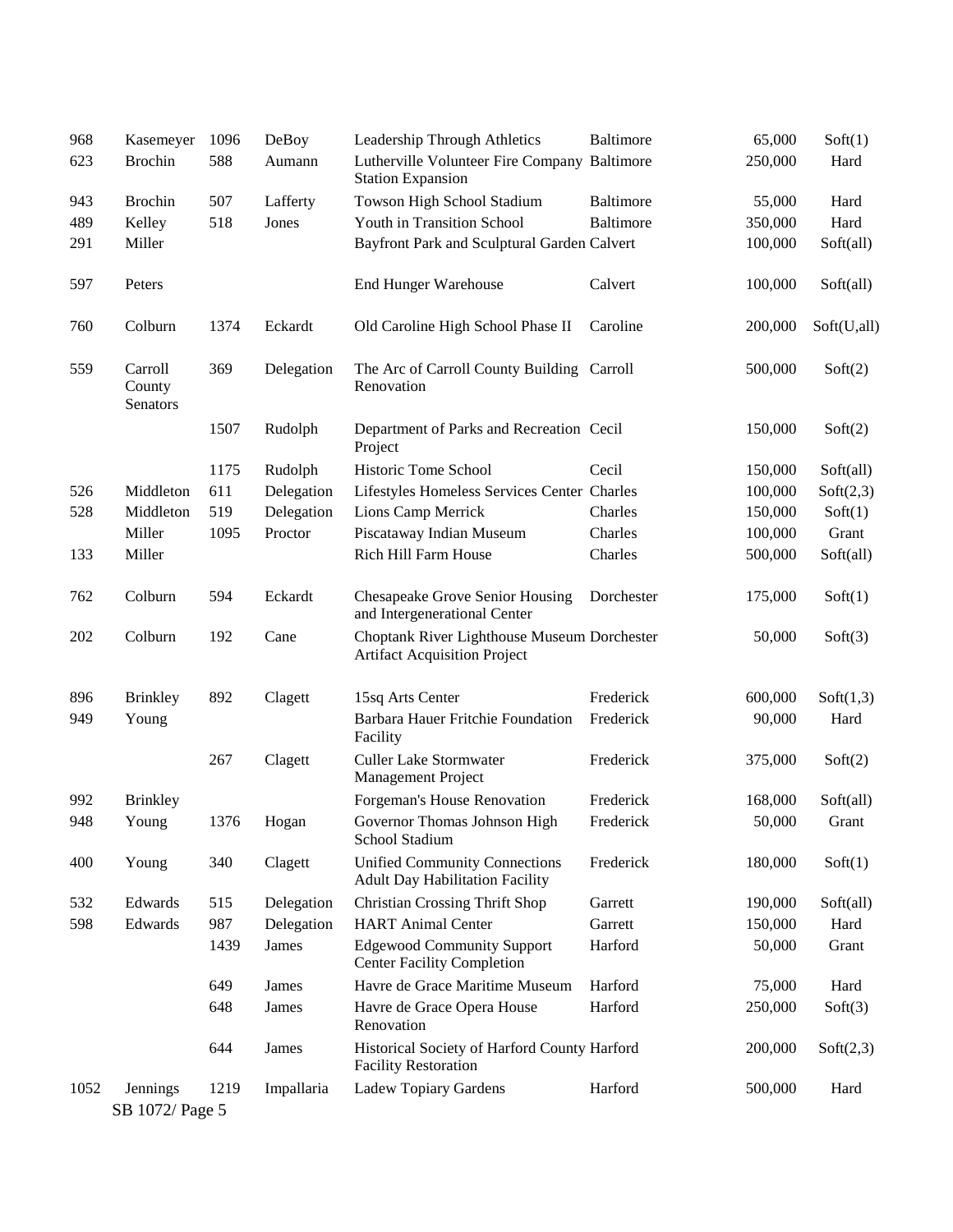| 643  | Howard<br>County<br>Senators | 456  | Delegation | <b>Community Action Council Food</b><br><b>Bank Facility</b>         | Howard     | 250,000 | Hard        |
|------|------------------------------|------|------------|----------------------------------------------------------------------|------------|---------|-------------|
| 427  | Howard<br>County<br>Senators | 466  | Delegation | Day Resource Center                                                  | Howard     | 575,000 | Hard        |
| 426  | Howard<br>County<br>Senators | 449  | Delegation | <b>Head Start Program Retrofitting</b>                               | Howard     | 200,000 | Hard        |
| 425  | Howard<br>County<br>Senators | 455  | Delegation | Historic Belmont Property and<br>Historic Garden Restoration         | Howard     | 125,000 | Hard        |
| 424  | Howard<br>County<br>Senators | 470  | Delegation | <b>Shaded Structures for Playgrounds</b>                             | Howard     | 200,000 | Hard        |
| 258  | Manno                        | 496  | Cullison   | Ann L. Bronfman Center                                               | Montgomery | 125,000 | Hard        |
| 393  | Frosh                        | 749  | Lee        | <b>Bethesda Graceful Growing</b><br><b>Together Community Center</b> | Montgomery | 250,000 | Hard        |
| 551  | Raskin                       | 508  | Hixson     | <b>Black Box Theater</b>                                             | Montgomery | 100,000 | Grant       |
| 954  | Forehand                     | 1102 | Barve      | <b>Casey Community Center</b>                                        | Montgomery | 130,000 | Hard        |
| 1073 | Forehand                     | 744  | Gilchrist  | F. Scott Fitzgerald Theater ADA<br>Parking and Access Improvements   | Montgomery | 250,000 | Hard        |
| 955  | Forehand                     | 1519 | Gilchrist  | Family Services, Inc. Expansion                                      | Montgomery | 150,000 | Hard        |
| 663  | Manno                        | 900  | Kramer     | <b>Homecrest House</b>                                               | Montgomery | 60,000  | Soft(2,3)   |
| 392  | Frosh                        | 750  | Lee        | <b>Imagination Stage HVAC System</b>                                 | Montgomery | 200,000 | Hard        |
| 303  | Raskin                       | 152  | Hixson     | <b>Inter-Generational Center Expansion Montgomery</b>                |            | 400,000 | Hard        |
| 323  | Frosh                        | 751  | Lee        | Jewish Social Service Agency<br>Montrose Office Renovation           | Montgomery | 260,000 | Hard        |
| 675  | King                         | 1117 | Barve      | MdBio STEM Education Equipment Montgomery<br>Project                 |            | 200,000 | Soft(2,3)   |
| 917  | Manno                        | 1478 | Cullison   | Melvin J. Berman Hebrew Academy Montgomery                           |            | 65,000  | Soft(U,all) |
| 957  | Forehand                     | 1438 | Barve      | Metropolitan Ballet Theatre<br>Relocation and Expansion              | Montgomery | 60,000  | Hard        |
| 780  | Montgomery 894               |      | Luedtke    | <b>Muslim Community Center</b>                                       | Montgomery | 350,000 | Soft(all)   |
| 842  | Montgomery 981               |      | Zucker     | <b>Olney Theatre Center</b>                                          | Montgomery | 150,000 | Soft(1,3)   |
| 187  | Feldman                      | 780  | A. Miller  | Potomac Community Recreation<br>Center                               | Montgomery | 100,000 | Hard        |
| 506  | Feldman                      | 504  | Dumais     | <b>Potomac Community Resources</b><br>Home                           | Montgomery | 500,000 | Soft(1)     |
| 550  | Raskin                       | 334  | Hixson     | Pyramid Atlantic Art Center                                          | Montgomery | 250,000 | Hard        |
| 958  | Forehand                     | 745  | Gilchrist  | Rockville Science Center                                             | Montgomery | 100,000 | Soft(2)     |
| 841  | Montgomery 982               |      | Zucker     | <b>Sandy Spring Museum</b>                                           | Montgomery | 90,000  | Soft(2,3)   |
| 783  | Montgomery 501               |      | Kaiser     | Sandy Spring VFD Station 40<br>Expansion                             | Montgomery | 150,000 | Hard        |

SB 1072/ Page 6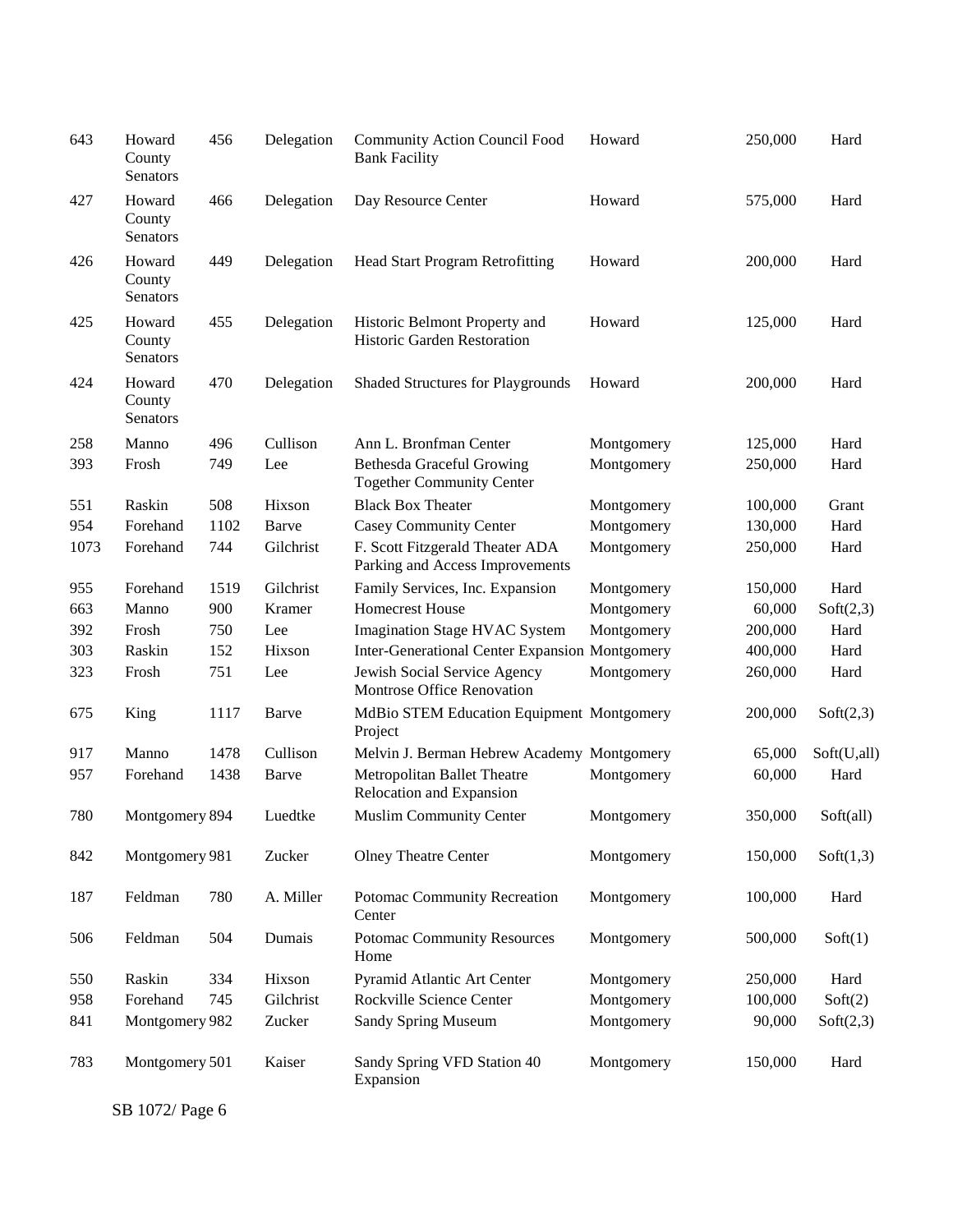| 983  | Manno    | 899  | Kramer              | Second Chance Wildlife Center                                              | Montgomery      | 250,000   | Hard      |
|------|----------|------|---------------------|----------------------------------------------------------------------------|-----------------|-----------|-----------|
| 357  | Feldman  | 620  | Fraser-<br>Hidalgo  | Seneca Store Restoration                                                   | Montgomery      | 200,000   | Soft(1)   |
| 984  | Manno    | 706  | Arora               | <b>Silver Spring Learning Center</b><br>Expansion                          | Montgomery      | 150,000   | Hard      |
| 1078 | Raskin   | 1443 | Hucker              | Silver Spring Volunteer Fire<br>Department Station #16                     | Montgomery      | 2,500,000 | Hard(U)   |
| 563  | Madaleno | 983  | Hixson              | Strathmore Hall Addition and<br><b>Mansion Repairs</b>                     | Montgomery      | 3,500,000 | Hard(U)   |
| 649  | Madaleno | 1394 |                     | Waldstreicher The Writer's Center                                          | Montgomery      | 300,000   | Hard      |
| 304  | Raskin   | 317  | Hixson              | University Gardens Senior<br>Apartments                                    | Montgomery      | 450,000   | Hard      |
| 650  | Madaleno | 587  |                     | Waldstreicher Warner Manor                                                 | Montgomery      | 400,000   | Soft(1)   |
| 517  | Pinsky   | 506  | Gaines              | Art Works Now Project                                                      | Prince George's | 250,000   | Hard      |
| 668  | Ramirez  | 494  | <b>Summers</b>      | <b>Bladensburg Road Economic</b><br>Development Project                    | Prince George's | 150,000   | Hard      |
|      |          | 1448 | Valentino-<br>Smith | Bowie Boys and Girls Club Pole<br><b>Barn Structure</b>                    | Prince George's | 100,000   | Hard      |
| 510  | Peters   | 824  | Holmes              | <b>Bowie Gymnasium Roof</b><br>Replacement                                 | Prince George's | 130,000   | Hard      |
| 242  | Ramirez  | 597  | Niemann             | <b>Brentwood Town Center Project</b>                                       | Prince George's | 200,000   | Hard      |
| 705  | Benson   | 1113 | Swain               | Capitol Heights Public Works<br>Facility                                   | Prince George's | 100,000   | Hard(U)   |
| 511  | Peters   | 654  | Hubbard             | <b>Dinosaur Park Improvements</b>                                          | Prince George's | 25,000    | Soft(all) |
| 1047 | Currie   | 1464 | Davis               | District Heights Family and Youth<br>Services Bureau Facility Project      | Prince George's | 250,000   | Soft(1,2) |
| 373  | Currie   | 1178 | Walker              | <b>Educare Resource Center</b>                                             | Prince George's | 250,000   | Soft(1,2) |
| 402  | Ramirez  | 1501 | <b>Ivey</b>         | Elizabeth Seton High School Sports<br><b>Facilities Renovation</b>         | Prince George's | 250,000   | Hard      |
| 541  | Muse     |      | Walker              | Experience Salubria Project                                                | Prince George's | 80,000    | Hard      |
| 704  | Benson   | 1128 | Swain               | Fairmount Heights Municipal Center Prince George's                         |                 | 500,000   | Soft(1)   |
|      |          | 1455 | V. Turner           | Forest Heights Town Hall<br>Renovation                                     | Prince George's | 130,000   | Soft(all) |
| 19   | Peters   |      |                     | Green Branch Athletic Complex<br>Lacrosse Field Dome                       | Prince George's | 250,000   | Soft(all) |
| 516  | Pinsky   | 502  | Gaines              | Historic Greenbelt Theater                                                 | Prince George's | 200,000   | Hard      |
| 524  | Peters   | 819  | Valentino-<br>Smith | Knights of St. John Hall                                                   | Prince George's | 60,000    | Soft(all) |
| 406  | Rosapepe | 503  | <b>Barnes</b>       | Laurel Armory-Anderson & Murphy Prince George's<br><b>Community Center</b> |                 | 150,000   | Hard      |
|      | Rosapepe | 605  |                     | Pena-Melnyk Laurel Boys and Girls Club                                     | Prince George's | 200,000   | Soft(1,2) |
| 405  | Rosapepe | 685  | Frush               | Laurel Park Path System<br>Improvements                                    | Prince George's | 300,000   | Hard      |

SB 1072/ Page 7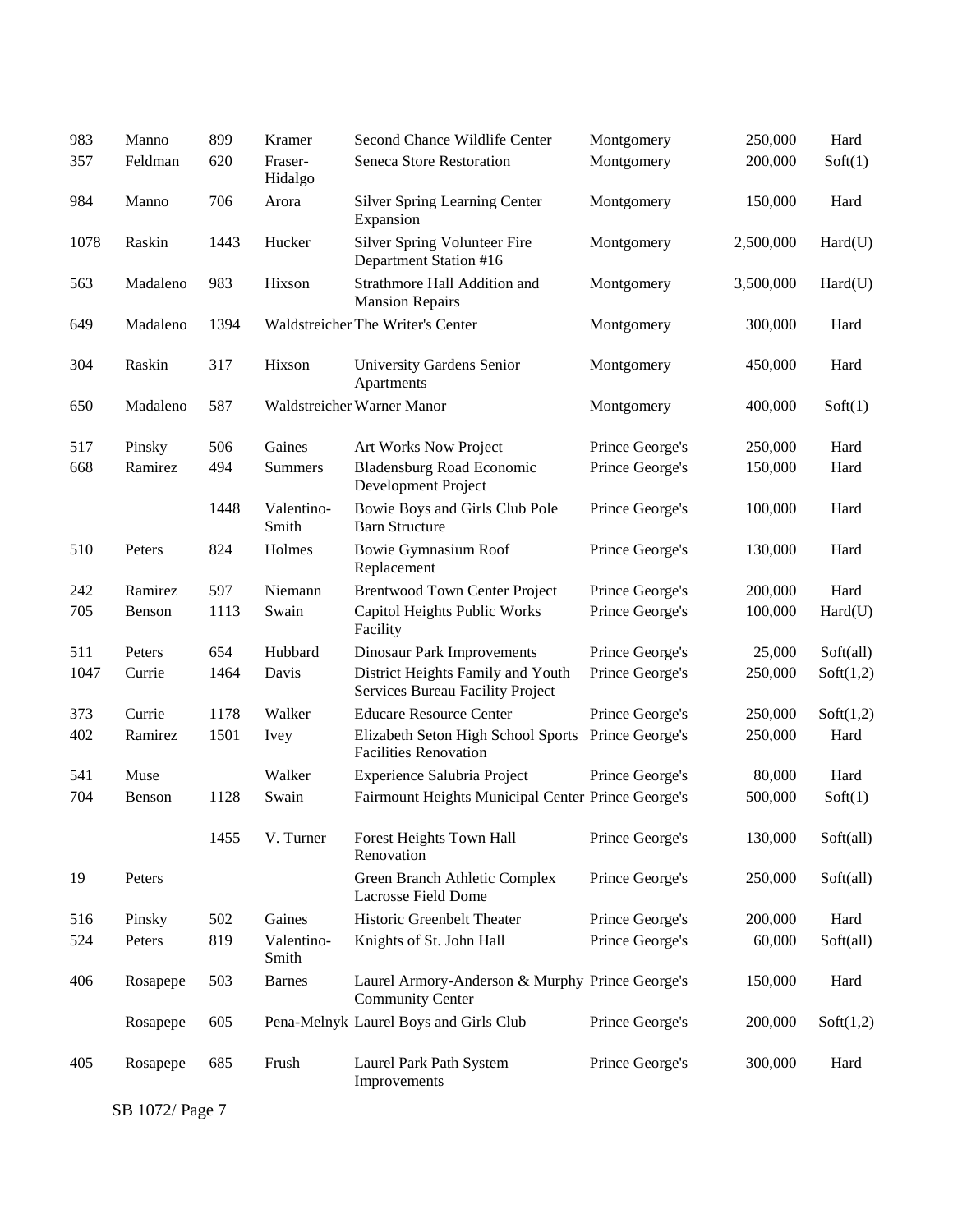| 462  | Pinsky  | 505  | Gaines          | New Carrollton Playground and<br>Open Space Project                       | Prince George's | 100,000 | Soft(U,1,2) |
|------|---------|------|-----------------|---------------------------------------------------------------------------|-----------------|---------|-------------|
| 1076 | Currie  | 663  | <b>Braveboy</b> | Olde Mill Community and Teaching Prince George's<br>Center                |                 | 250,000 | Soft(all)   |
|      |         | 1414 | Vaughn          | Palmer Park Boys & Girls Club                                             | Prince George's | 50,000  | Grant       |
| 995  | Ramirez | 1460 | <b>Summers</b>  | Redevelopment of 4510 41st Avenue Prince George's<br>and 4516 41st Avenue |                 | 150,000 | Soft(1,2)   |
| 518  | Pinsky  | 514  | Gaines          | Riverdale Welcome Center                                                  | Prince George's | 400,000 | Hard(U)     |
| 346  | Muse    |      |                 | Southern Friendship Health and<br><b>Wellness Campus</b>                  | Prince George's | 150,000 | Soft(1,2)   |
| 770  | Dyson   | 989  | Wood            | Firemen's Heritage Museum                                                 | St. Mary's      | 200,000 | Soft(1,2)   |
| 351  | Dyson   | 1099 | Bohanan         | St. Peter Claver Museum of St.<br>Inigoes, Maryland                       | St. Mary's      | 45,000  | Grant       |
| 255  | Colburn | 237  | Cane            | <b>Easton Head Start Center</b>                                           | Talbot          | 75,000  | Soft(3)     |
| 759  | Colburn | 753  | Eckardt         | <b>Oyster House Project</b>                                               | Talbot          | 100,000 | Hard(U)     |
|      |         | 1468 | Donoghue        | Boys and Girls Club of Washington<br>County at Noland Village             | Washington      | 250,000 | Hard        |
|      |         | 948  | Donoghue        | Day-Habilitation Building                                                 | Washington      | 300,000 | Soft(3)     |
|      |         | 1536 | Donoghue        | Deafnet Parking Lot Expansion                                             | Washington      | 125,000 | Hard        |
| 569  | Shank   | 626  | Donoghue        | Doey's House Initiative                                                   | Washington      | 250,000 | Soft(2)     |
|      |         | 1240 | Donoghue        | The Maryland Theatre                                                      | Washington      | 750,000 | Hard        |
| 938  | Mathias | 757  | Conway          | Tri-County Multi-Purpose Center                                           | Wicomico        | 100,000 | Hard        |
| 937  | Mathias | 758  | Conway          | Willards Lions Club                                                       | Wicomico        | 55,000  | Grant       |
| 549  | Mathias | 752  | Conway          | <b>YMCA</b> of the Chesapeake                                             | Wicomico        | 300,000 | Hard        |

#### **\$38,837,000**

Match Key:  $1 = Real Property$  $2 = In$ -kind Contributions 3 = Prior Expenditures  $4 =$  Unequal

## **Additional Information**

## **Prior Introductions:** None.

**Cross File:** HB 498 (Delegate Bromwell) - Appropriations.

**Information Source(s):** Department of Legislative Services

**Fiscal Note History:** First Reader - March 6, 2014 bnd/ljm